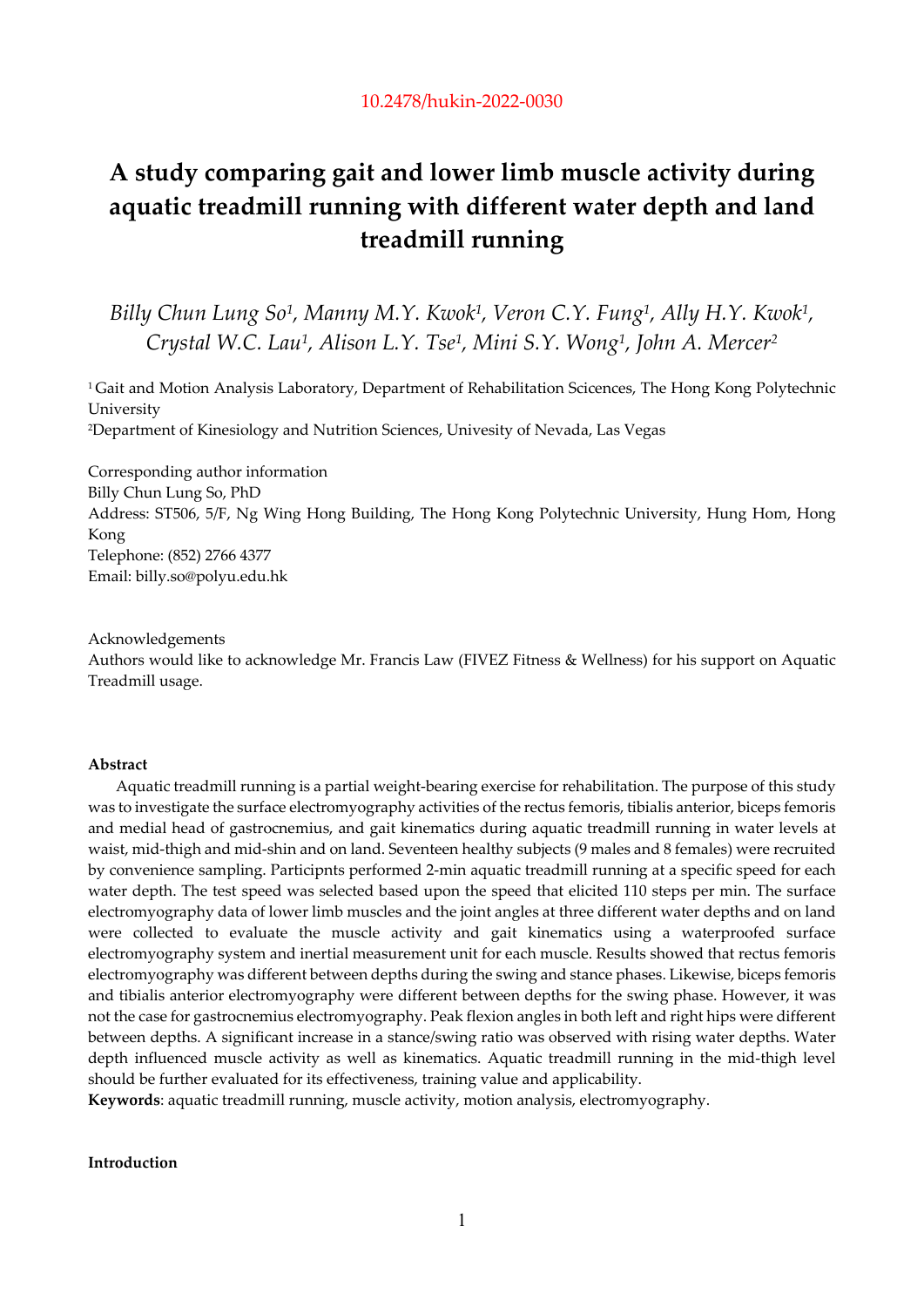Running has been reported to have an association with high impact of loading (Macdermid et al., 2017). It could lead to the straining of joints in the lower limbs (Hamill et al., 1995), and contribute to a high rate of overuse injury (Daoud et al., 2012). Aquatic gait training (AGT) is widely recommended as an alternative to land based running for rehabilitation (National Library of Medicine, 2012). Primarily the value of an aquatic environment is the reduced load in terms of the supported weight bearing nature of the water. It has been suggested that partial weight-bearing (PWB) could relieve clinical symptoms in populations in respect to the upthrust force of buoyancy, reducing the weight bearing load in running in water relative to the volume of water displaced and the depth of immersion (Murray et al., 1993). Therefore aquatic treadmill running (ATR) not only has been included in managing post-operative clinical populations in both acute and chronic stages, but also in early rehabilitation for patients with muscle weakness, postural impairment and gait re-education (McCain et al., 2008).

Compared with changing the running environment from land to water, there were marked changes shown in gait biomechanics as a result of the influence of fluid mechanics on water locomotion (Harrison et al., 1992). It is believed that the properties of an aquatic environment such as buoyancy reduce the effect of gravity and thus promote body weight support. With a water immersion level of waist and mid-thighs, around 50% and 35% of body weight are supported (Koury, 1996) which could reduce compressive force, joint loadings and potentially optimize range of motion (ROM) of lower extremities while utilizing a full ROM is not possible or normally reduced on land. It could be illustrated precisely by a significant increase in ankle ROM and a decrease in hip ROM reported as the immersion level raises from the waist to the neck level and from the chest to the neck level (Jung et al., 2019). In addition to the spatio-temporal variables, longer stride length, shorter cadence, longer ground contact and swing time are also reported with increasing immersion depth (Macdermid et al., 2017).

Given the spatio-temporal changes reported, muscle activities could also be affected by the body immersion level during ATR. The frontal surface area of the limb immersed in water and velocity squared would directly affect the resistance to movement in the form of drag force acting in lower extremities. There may be a possible increase in muscle activation with an increase in water immersion as a result of a higher intensity of drag force (Sherman and Michaud, 1999). Knowledge of muscle activity during ATR is important since it has been suggested that this could potentially serve as a functional strengthening exercise (Jung et al., 2019).

ATR has been advocated for populations who failed to tolerate joint loadings brought by running (Macdermid et al., 2017). Despite the fact that the kinetic and kinematic characteristics of water running have been investigated in the last decade, many studies reported differences in muscle activation during ATR and land treadmill running (LTR) without manipulating water depth (Shono et al., 2007). To our knowledge, existing studies only compare gait variables in water and on land. Although a previous study has compared gait kinematics in various water depths (Jung et al., 2019), there has been no research on investigating the muscle activity during ATR at mid-thigh and mid-shin water depth. Therefore, the aim of this study was to compare the effects of different media (land and water) at different immersion depths (mid-shin, mid-thigh and waist level) on muscle activation and kinematics in ATR.

# **Methods**

# **Participants**

Seventeen healthy participants (8 females and 9 males) who were all recreational runners took part in the study. The demographic information of participants is summarised in Table 1. As inclusion criteria, participants needed to be able to walk without a walking aid and to be able to understand Cantonese or English instructions. Exclusion criteria included any history of musculoskeletal injuries or surgeries in the past 6 months, neurological disorders, cardiopulmonary conditions, or open wounds. Participants who were professional running athletes (International or Olympic group/ a minimum of 6 training sessions per week), with hydrophobia, and/or obesity were also excluded from the study. All participants were informed about the purposes, procedures and potential risks of the study before data collection. Then, the written informed consent forms were obtained from them. Before the experiment, participants were asked to fill in the Physical Activity Readiness Questionnaire (PARQ) to ensure their capability of participating in this research.

# **Design and Procedures**

This was a cross-sectional study design. Participants were asked to perform 2-min running sessions using a motorized treadmill on land, and in three different water depths: 1) waist level (anterior superior iliac spine),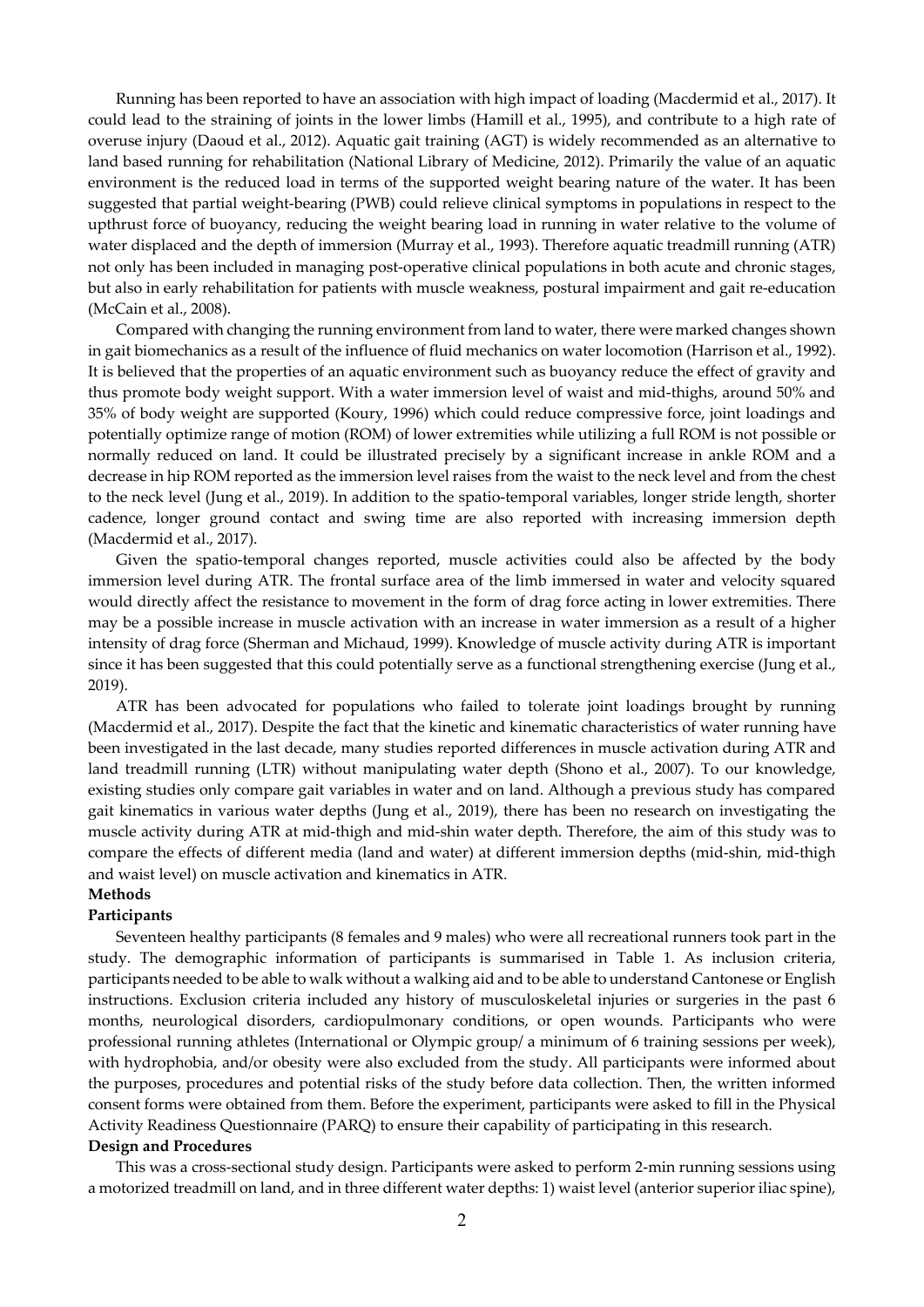2) mid-thigh level, and 3) mid-shin level. The lateral view and the posterior view of running action were videotaped using an iPhone 11 at 30 frames/s to qualitatively view the gait. The recording devices were placed 1 m laterally and 10 m posteriorly away from participants, positioned at the knee crease level to prevent angulation of the video. The muscle activities of the rectus femoris, tibialis anterior, biceps femoris, and medial gastrocnemius of both legs during running were recorded using a 16-channel sEMG system (aktos surface EMG transmitters, Myon, Switzerland) and a customized data logger at a 2000 Hz sampling rate. The sEMG signals were exported using EMGandMotionTools Version 6.0.4.0 (Cometa, Milan, Italy). The sagittal joint angles were recorded using the Inertial measurement unit (IMU) system (aktos-t 3-axial sensors, Myon, Switzerland) with a sampling rate of 286 Hz and a proprietary bidirectional 2.4 GHz transmission protocol.

Data collection procedures began with the measurement of anthropometric data as follows: (1) body weight using an electronic scale (BC-730b, Tanita, Japan), (2) body height using a measuring tape, and (3) blood pressure using a sphygmomanometer (omron HEM-7211). The BMI was determined through the calculation of participants' height and weight.

After the anthropometric measurements, the electrodes were attached to the skin of each individual to record the rectus femoris (RF), biceps femoris (BF), tibialis anterior (TA) and medial gastrocnemius (mGas) muscle activity according the SENIAM recommendations (Hermens et al., 2000) after standard skin preparation procedures by shaving the hair around and using alcohol swab to reduce skin impedance. These muscles were selected based on their role in the gait. Waterproof dressing 3M™ Tegaderm™ Transparent Film Roll 16004 was applied over the electrodes to reduce the influence of water on EMG signals and for waterproof protection for the electrodes (Carvalho et al., 2010).

Then, each participant performed the muscle isometric maximal voluntary contraction (MVC) for subsequent EMG data normalization. During the MVC task, participants increased the force gradually till reaching the maximum effort after 3-5 s, then held it for 3 s and relaxed for another 3 s. Two repetitions of MVC trials were performed with a 60-s rest interval between the two consecutive trials. MVC testing procedures are listed in Table 2.

 Afterwards, the inertial measurement unit (IMU) sensors were attached to the participant's body (midthigh, mid-shin, and dorsum of feet) according to the altos-t system and covered by the same waterproof dressing, followed by IMU calibration.

Participants were asked to enter the motor driven treadmill (LIFESTYLE The Ultimate Hydrotherapy System, HYDRO PHYSIO<sup>®□</sup>) after being instrumented with sEMG and IMUs. Each participant underwent an adaptation period in order to get used to the equipment and data collection. All participants had no prior experience with ATR. Subsequently, a 1-min practice trial with 110 bpm by a metronome app (soundbrenner) was used during both land treadmill testing and aquatic treadmill testing at the waist level to familiarise participants with running (Jung et al., 2019). No horizontal water flow or artificial current was used during ATR.

In the experiment, participants completed 2-min test trials, with hands off the rails, on land, and aquatic treadmill adjusted to three water levels (with participants in standing): waist (ASIS), mid-thigh and mid-shin level. The test speed was selected based upon the speed that elicited 110 steps per min paced by the same metronome app. Meanwhile during running, sEMG and gait kinematics were collected and analysed. A 5-min rest interval was provided after each test trial to minimize fatigue.

The Borg rating of perceived exertion (RPE) (0-10 scale) (Health, 1998) was measured every minute to record the effort and the level of fatigue during the study.

# **Statistical Analysis**

Raw EMG signals were processed with a bandpass filter (cutoff frequencies between 20 and 300 Hz) and a root-mean-square sliding window (50 ms time constant) (MatLab2017a; Mathematical computing software, Natick, MA, USA), with the left peak hip flexion angle used to divide the period of each gait cycle. After initial 10 gait cycles, amplitude of EMG signals for the muscles from 10 gait cycles was selected and averaged. Similarly, raw MVC data were filtered and smoothed with the same method. The largest mean MVC value during contraction was selected as the MVC value for each muscle. Then, mean sEMG data for the 10 gait cycles were normalised to these MVC values and expressed as %MVC. sEMG activities during the stance phase and the swing phase were analysed separately. As for kinematic data, the peak hip flexion angle was analysed using IMU to indicate initial contact as the start of the stance phase. Stance and swing phases were differentiated using the peak hip flexion angle and the peak hip extension angle for MVC data as well.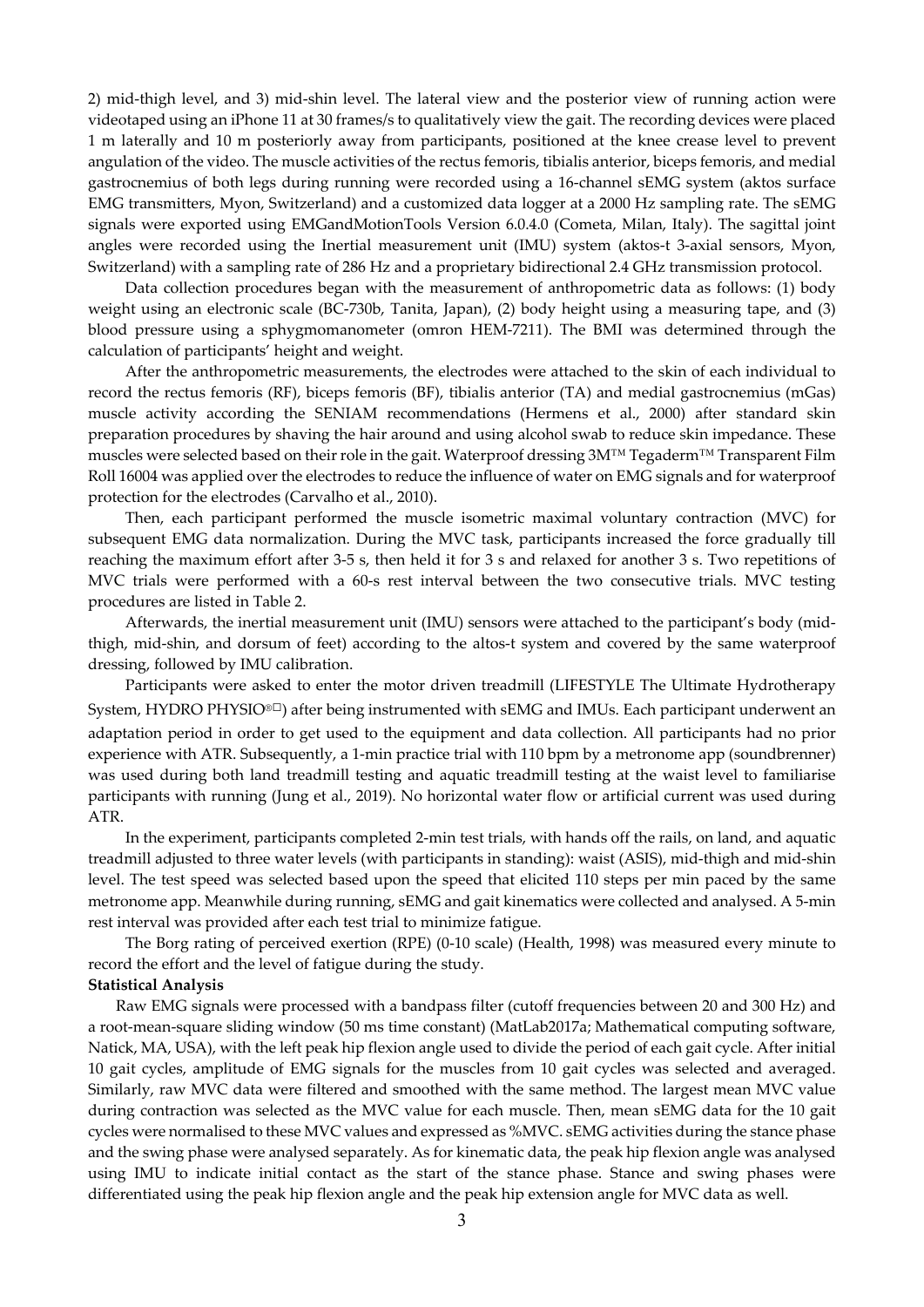Muscle activity and kinematic statistical calculations were computed using Matlab 2017a and SPSS 21, respectively. Descriptive data were calculated for demographic data (age, body height, body weight and BMI) as well, moreover, %MVC for each muscle per water depth condition was calculated. The data are expressed as means ± standard deviations. Total mean of sEMG activities in terms of %MVC was analyzed using a 2 (leg side: left and right) x 2 (task type: stance and swing) x 4 (muscle type: RF, BF, TA and mGas) x 4 (treadmill running condition: land, mid-shin, mid-thigh and waist level) repeated measures ANOVA. The alpha level was set at 0.05 for all statistical computation. Post-hoc comparisons with least significant difference procedures were used to determine any significant differences between the specific levels of the factors.

For gait kinematics, one-way ANOVA was used to compare the peak angle of different joints and the swing/stance ratio across different water depths. The alpha level was set at 0.05 for all statistical computation. Post-hoc comparisons with Fisher's least significant differences were used to identify any significant interactions and differences between the specific levels of water depths. **Results** 

#### **Muscle activity response**

%MVC of RF, TA, BF and mGas during different phases are presented in Table 3. The results of repeated measures ANOVA showed that the muscle type (*F*(3, 57) = 8.607,  $p$  < 0.001), task type (*F*(1, 19) = 18.151,  $p$  < 0.001), and treadmill running condition  $(F(3, 57) = 8.080, p < 0.001)$  were significant factors that influenced %MVC. However, the leg side was not the case. Also, there was a significant interaction between the muscle type and the task type (*F*(3, 57) = 28.320, *p* < 0.001) in %MVC.

In the stance phase, for both right and left sides, there was no significant difference in %MVC of RF, TA and mGas across the land and three different water depths in spite of an increasing trend of muscle activity with an increasing water level (*p* > 0.05). The difference in %MVC of BF was significant across the land and three different water depths for the left side ( $p = 0.008$ ), but not significant for the right side ( $p = 0.085$ ). As reflected from the post-hoc test, significant differences were present when comparing land and mid-shin (*p* = 0.015), mid-thigh ( $p = 0.018$ ) and waist ( $p = 0.011$ ) levels, respectively.

During the swing phase, both right and left sides, RF showed a significant difference in %MVC between water and land conditions ( $p < 0.05$ ). Post-hoc testing revealed significant differences on the right side when comparing land and mid-shin levels (*p* < 0.001), the mid-thigh level (*p* = 0.001), and the waist level (*p* = 0.003), also between mid-thigh and mid-shin ( $p = 0.050$ ), and waist ( $p = 0.030$ ) levels. Meanwhile, on the left side, statistically significant differences could be found when comparing land and mid-thigh levels (*p* = 0.020), land and waist ( $p = 0.006$ ), mid-shin and mid-thigh ( $p = 0.003$ ) levels. These showed an increasing trend in muscle activities until the mid-thigh level, but dropped in the waist level in both legs. The muscle activity of RF during the swing phase in all water levels was higher than the land level. For TA, there was no significant difference observed on the right side ( $p = 0.319$ ) in terms of %MVC across four conditions. However, statistically significant differences could be seen on the left side  $(p = 0.001)$  with the post-hoc differences revealed when comparing land and mid-shin ( $p < 0.001$ ), mid-thigh ( $p < 0.001$ ) and waist ( $p = 0.002$ ) levels. For BF, the difference of %MVC was not significant on the right side (*p* = 0.074), but significant on the left side *(p* = 0.012). Post-hoc tests for the left side revealed significant differences between land and mid-shin (*p* = 0.021), land and waist ( $p = 0.021$ ), mid-shin and mid-thigh ( $p = 0.030$ ), mid-thigh and waist ( $p = 0.36$ ) levels. For mGas, there was no significant difference observed on the right and left sides in terms of %MVC across four conditions (*p*  $> 0.05$ ).

#### **Peak angle**

One-way ANOVA was used to compare the peak hip, knee and ankle angles across different water depths for the entire stride and the results are presented in Table 4.

 A statistically significant difference was found in the left hip peak angle among the land and three different water depths ( $p = 0.033$ ). Significant differences were found in all four comparisons between land and the mid-shin level ( $p = 0.032$ ), land and the mid-thigh level ( $p = 0.036$ ), mid-shin and waist levels ( $p = 0.034$ ) and between the mid-thigh and waist levels (*p* = 0.038) using post-hoc comparisons. However, no significant difference was found when comparing land and waist conditions, and when comparing mid-shin and midthigh conditions. Generally, it showed a trend of increasing the peak angle of hip flexion from land to the thigh level, but decreased in the waist level.

Similarly, a statistically significant difference was shown in the right hip peak angle when comparing land and three different water depths ( $p = 0.049$ ). A significant difference was found between mid-shin and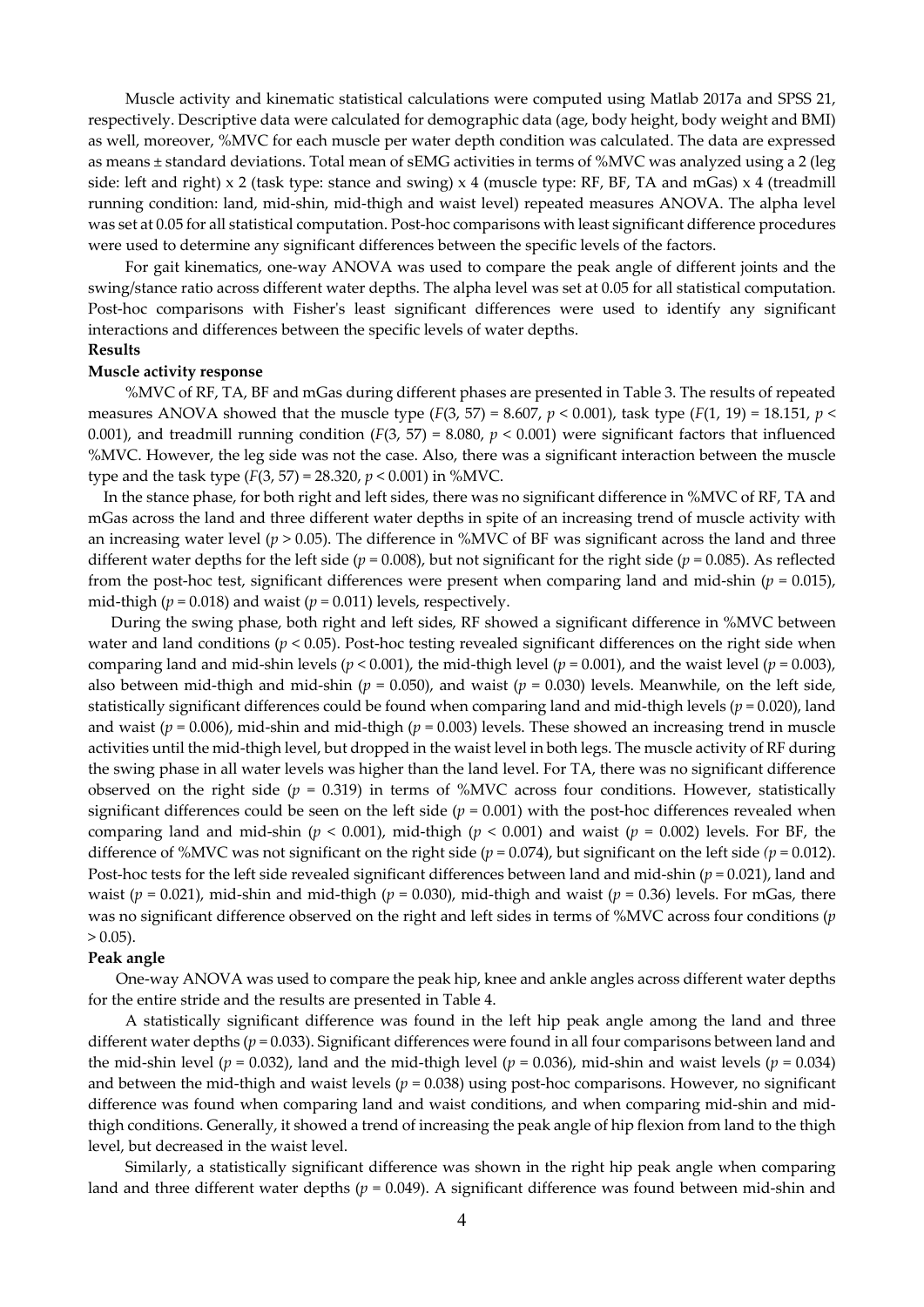waist levels (*p* = 0.049), yet no significant difference was found in comparisons of peak angles in other water levels.

As for the peak knee angle, no statistically significant difference was shown in both the left (*p* =.595) and the right leg (*p* = 0.481). Also for the peak ankle angle, no statistically significant difference was found for the left (*p* = 0.633) and the right leg (*p* = 0.335).

#### **Swing/stance ratio**

One-way ANOVA was used to compare the stance/swing ratio across land and different water depths and statistical analysis is presented in Table 5. There was a significant increase in the swing/stance ratio across land and different water depths (both sides:  $p = .000$ ) on both sides. Post-hoc analysis revealed that on the left side, there was a significant increase in the swing/stance ratio when comparing land and mid-thigh (*p* = .006), land and waist ( $p = .000$ ), mid-shin and waist ( $p = .000$ ), also mid-thigh and waist ( $p = .009$ ) levels. As for the right side, post-hoc analysis showed significant differences between land and waist (*p* = .000), mid-shin and waist  $(p = .000)$  as well as mid-thigh and waist levels  $(p = .047)$ . The trend reflected an increase in the ratio with rising water depths.

# **Borg rating of perceived exertion (RPE)**

 The RPE values between land treadmill and aquatic treadmill running at different depths showed a significant difference between groups ( $p = 0.017$ ). In subgroup analysis, land running compared with shin immersion aquatic treadmill running and waist immersion aquatic treadmill running showed significant changes ( $p = 0.003$  and  $p = 0.015$ , respectively).

# **Discussion**

#### **Relationship of muscle activity and peak joint angles across water levels**

This study indicates that ATR significantly increased selected muscle activities at different levels of water immersion when compared to land treadmill running. Immersion depth is an important component of hydrotherapy. It is clinically relevant to examine the effect of water depth on the gait. Previous studies have discussed effects of immersion depth on either muscle activities or kinematics, without correlating both. A lack of evidence for the optimum water depth with consideration of muscle activation and kinematics underwater makes clinical decision difficult. Acknowledging the relationship between immersion depths, muscle activation and the gait pattern would help identify potential benefits and provide useful guidelines to make clinical decisions for those using ATR.

Additionally, different water depths during ATR could influence many aspects of muscle activity. For example, there was an increase in muscle activity of the RF till the mid-thigh level, but a decrease in the waist level. This can be explained by an increase in water depth, a longer period of the swing phase and acceleration of an added water mass when performing ATR (Silver et al., 2014). This contributes to an increase in muscle activities in the RF as more hip flexion range is required to work against the effects of hydrodynamic resistance in the swing phase (Silvers et al., 2008). Notably in the mid-thigh level, in order to reach an economical locomotion, effects of hydrodynamic resistance are reduced with greater hip joint flexion range, inducing more knee flexion range (Kato et al., 2001). This also explains why the largest peak hip flexion angle was observed in the mid-thigh level. Our results also show the largest peak knee angle in the mid-thigh level, albeit nonsignificant. This is consistent with a previous study showing no significant difference in the peak knee angle due to a smaller and streamlined surface area of the shank (Jung et al., 2019). Moreover, as half of the leg is immersed in water, the RF is responsible for overcoming the skin friction drag while lifting the leg above the water surface and the hydrodynamic resistance to perform hip flexion, in addition to knee extension. This leads to the highest %MVC of the RF in the mid-thigh level. However, the effect of buoyancy offsets the effect of hydrodynamic resistance in te waist level, giving rise to more body weight support and thus less recruitment of the RF to flex the hip during the swing phase. Also, as the limbs (i.e., lower extremity) were fully immersed while running, overall muscle activity of the RF decreases.

Importantly, our results confirm that both the BF (stance) and TA (swing) show an increasing muscle activity trend with increasing water depth which is coherent with other studies. The BF is a biarticular muscle which can perform hip extension and knee flexion. Silvers et al. (2014) observed that the BF during walking after heel contact acts as hip extensors together with the gluteus maximus to perform hip extension. Takeru et al. (2002) also reported the BF's role as hip extension instead of vertical support during the stance phase. Since hip extension is needed when transitioning from heel strike to the pre-swing phase, therefore this can explain our results as higher BF activity is needed to counteract stronger drag force with an increasing water level.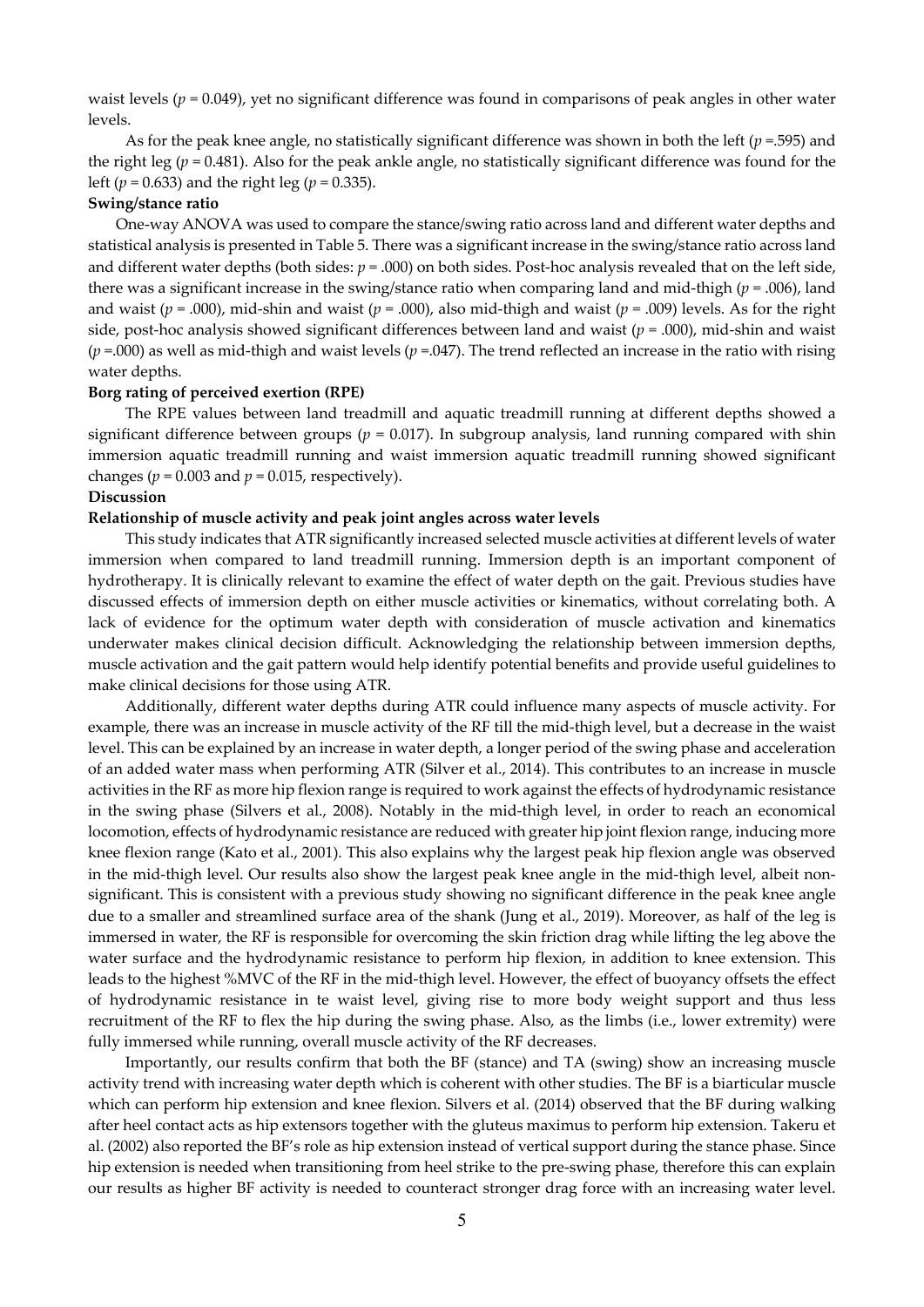These results are in contrast with the significant decrease in muscle activity suggested by Liebenberg et al. (2011). It was reported that reduction in effective body weight (i.e., increased body weight support) resulted in a reduction in muscle activity (Liebenberg et al., 2011). However, it is important to note that in that study, a lower body positive pressure treadmill was used to provide body weight support and the study did not address the effect of hydrodynamic resistance as it only provided body support to imitate the buoyancy effect provided in the water environment. Therefore, a combination of hydrodynamic resistance and buoyancy may affect the pattern of muscle activities.

For the muscle activity outcome observed in the TA, our results showed that the muscle activity increased with increasing water depth. It is partly consistent with the study showing a significant difference between land and waist level running at 0.8 m∙s-1 (Takeru et al., 2002). This pattern could be explained by the role of the TA to overcome more hydrodynamic resistance to dorsiflex the ankle in preparation for foot strike during the swing phase (Kato et al., 2001). Also, it is supported by the evidence of an increased swing/stance ratio which may prolong the muscle activation of the TA in the swing phase. However, our results are inconsistent with Silvers et al. (2014), showing no significant difference when comparing ATR and LTR.

### **Gait kinematics in different water levels**

### *Overall decrease in hip ROM in the waist level*

There was a decrease in overall hip range of motion in the waist level compared to the other three conditions. It could be the result of increased resistance and buoyancy due to increased water depth (Jung et al., 2019). More resistance makes weight transfer over the standing foot more difficult. Besides, more up-thrust force due to increased buoyancy may also interfere with weight transfer. Therefore, a decrease in hip extension occurs during the mid to late stance phase, reducing the hip ROM. *Swing/stance ratio* 

In our study, an increasing swing/stance ratio across different water depths was observed. Our findings support the qualitative results of other studies. When performing ATR at the waist level, more body support can be provided with buoyancy which can subsequently influence the flight phase during running. This enhances the dynamic balance, enabling participants to maintain balance even with longer single-leg stance time (Baezner et al., 2008). In addition, since fewer body parts are affected by lower air drag force with increasing water depth, hydrodynamic resistance in the form of drag is also higher (Machado, 2010). Hydrostatic resistance, caused by limb movement speed and the limb frontal surface area, may decrease velocities during limb movement (Macdermid et al., 2017). When combining the effects of buoyancy and drag forces during ATR at a constant speed, it apparently prolongs the swing phase duration (Silvers et al., 2014). This is in line with the qualitative findings showing the delay pattern shown in ATR at the waist level, meaning that the peak angle of joints at the waist level usually comes after other levels.

Although the conditions varied greatly, it is meaningful to note that there were many similarities in muscle activity and kinematics between conditions. Humans tend to have a preferred gait pattern. It is natural for humans to accommodate their gait to compensate variations in human postures, and to adapt a natural gait pattern under different conditions for equilibrium and stability (Carlos et al., 2017). It could be due to the fact that one of our limitations of this study was the under control speed. The control of speed could have constrained participants in using a narrow range of gait patterns. Subsequent research should be conducted which would allow participants to select a preferred speed at each water depth. Likewise, our understanding of the influence of water depth on muscle activity would be enhanced by having participants exercise at the same exercise intensity for each depth. The importance of the present study is that we demonstrated muscle activity at different depths when speed of locomotion was controlled. **Clinical implications** 

ATR is potentially applicable in rehabilitation for patients with anterior cruciate ligament (ACL) reconstruction as the results show a significant increase in RF and BF muscle activities compared to the land condition. In order to determine whether recovery is achieved, muscle strength of the quadriceps and hamstrings is an important criterion to be considered for dynamic stability of the knee joint. Yet, as suggested by several protocols, knee flexion can only be resumed at least three weeks after surgery, contributing to quadriceps weakness (Wilk et al., 2012). Thus, ATR may be considered as an early intervention to strengthen both muscles in a less stressed environment, which provides an increased body weight support to the reconstructed ACL while decreasing the joint loading and reducing the chance of reinjury.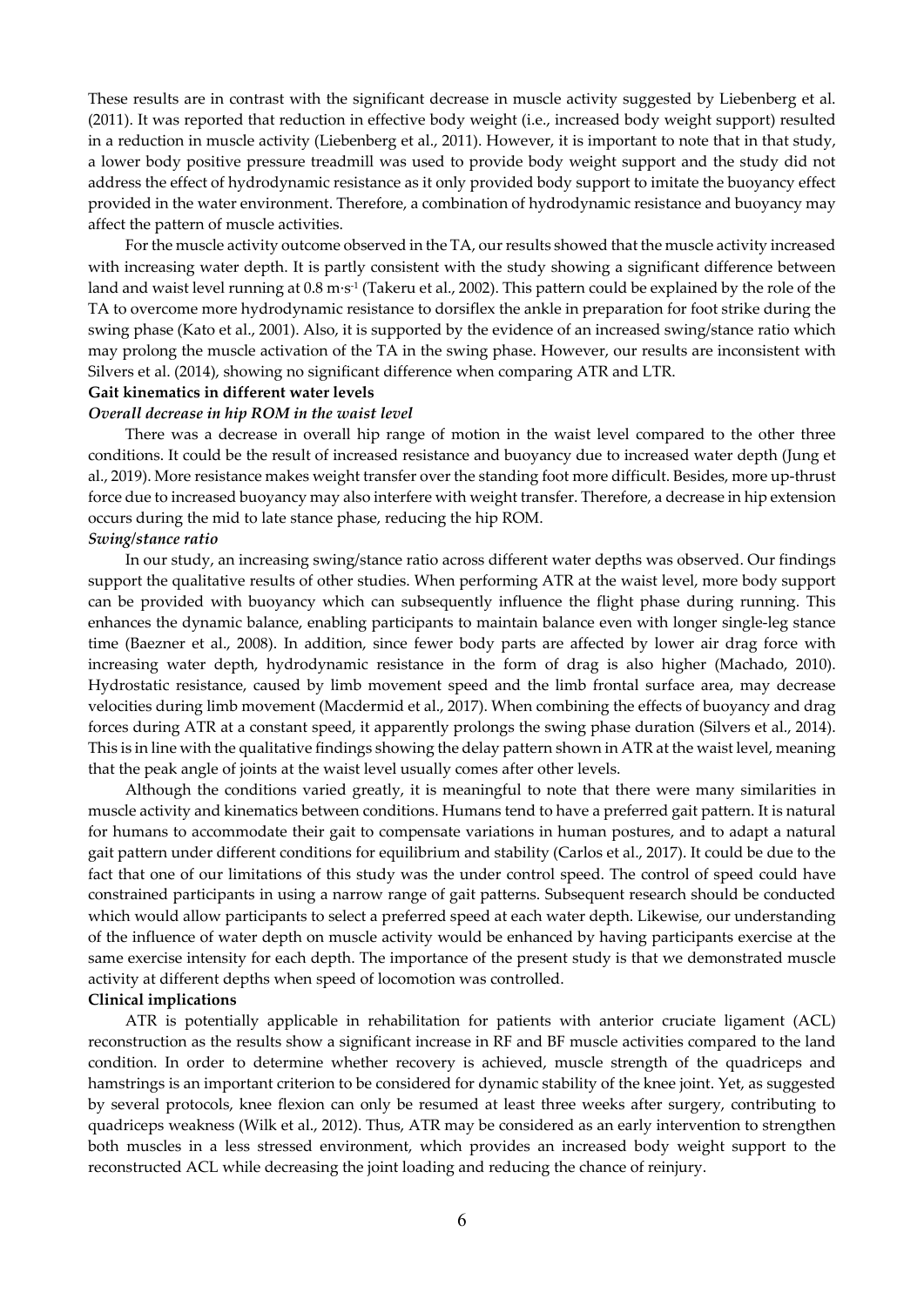Possibilities of using ATR for balance training in elderly can also be explored. Hip strategy is used more often in elderly for balance (Woollacott and Manchester, 1993) as hamstrings are activated to a greater extent to stabilise the hip joint (Benjuya et al., 2004). According to our findings, activity of hamstrings increases in ATR, which can potentially become a balance exercise for the elderly.

From our study, significant findings can be seen in muscle activity at the mid thigh level, thus future studies considering different speeds can be conducted. Also, further investigation on physiological differences will help obtain comprehensive understanding of gait mechanics and economy in response to various water depths, with more exploration on the associated benefits of depth in relation to musculoskeletal injury. It may be valuable to look into muscle patterns during ATR as well, such as magnitude and coordination of muscles at different angles, which can be filtered for the general muscle pattern overtime.

# **Limitations**

Despite the implications, this study has few limitations. The sample size was relatively small, consisting of only 17 participants. This in turns limits the study power, which could also explain the inconsistent finding between two legs. Another limitation is the heterogeneity in the participants' characteristics. The age range was narrow and this study evaluated healthy participants, limiting its external validity as well as application to patients with musculoskeletal disorders. Some other confounding variables include morphology issues, limb length discrepancy, mass distributed between both sides and dominance of limbs, which may need to be addressed in future study.

## **Conclusion**

In conclusion, our study showed a significant difference in muscle activities and gait kinematics across different water depths in healthy participants running at the same speed, which has significant implications for rehabilitation. We observed that the rectus femoris had the highest muscle activation during the swing phase in the mid-thigh level. Meanwhile, the biceps femoris (stance) and the tibialis anterior (swing) had an increasing muscle activity trend with increasing water depth, which is in line with other studies. An overall decrease in hip ROM with a prolonged swing phase was observed in the waist level.

It was noted that hip ROM was under the influence of water depths. Interaction between hydrodynamic resistance and buoyancy as a result of change in water depth was the main factor for the gait variables and muscle activity changes. Medical professionals should be aware that water depths may impact the treatment results when making clinical decisions in considering the level of water immersion in exercise prescription. Based on our findings, ATR in the mid-thigh level should be further evaluated for its effectiveness, training value and applicability in an ACL rehabilitation program.

### **References**

- Baezner, H., Blahak, C., Poggesi, A., Pantoni, L., Inzitari, D., Chabriat, H., . . . Group, L. S. (2008). Association of gait and balance disorders with age-related white matter changes: the LADIS study. *Neurology, 70*(12), 935-942. http://doi:10.1212/01.wnl.0000305959.46197.e6
- Benjuya, N., Melzer, I., & Kaplanski, J. (2004). Aging-induced shifts from a reliance on sensory input to muscle cocontraction during balanced standing. *The Journals Gerontology. Series A, Biologicsl Sciences and Medical Sciences, 59*(2), 166-171. http://doi:10.1093/gerona/59.2.m166
- Carlos, A.-G. J., Iván, M.-C. H., & Antonio, C.-G. J. (2017). Analysis of the kinematic variation of human gait under different walking conditions using computer vision. *Revista Mexicana De. Ingeniera Biomédica, 38*(2), 437-457. http://doi:10.17488/rmib.38.2.2
- Carvalho, R. G., Amorim, C. F., Peracio, L. H., Coelho, H. F., Vieira, A. C., Karl Menzel, H. J., & Szmuchrowski, L. A. (2010). Analysis of various conditions in order to measure electromyography of isometric contractions in water and on air. *Journal of Electromyography and Kinesiology, 20*(5), 988-993. http://doi:10.1016/j.jelekin.2009.12.002
- Clarkson, H. M. (2013). *Musculoskeletal assessment : joint motion and muscle testing* (3rd ed.. ed.). Philadelphia, PA: Philadelphia, PA : Lippincott Williams & Wilkins.
- Daoud, A. I., Geissler, G. J., Wang, F., Saretsky, J., Daoud, Y. A., & Lieberman, D. E. (2012). Foot strike and injury rates in endurance runners: a retrospective study. *Medicine & Science in Sports & Exercise, 44*(7), 1325-1334. http://doi:10.1249/MSS.0b013e3182465115
- Halaki, M., & Gi, K. . (2012). Normalization of EMG Signals: To Normalize or Not to Normalize and What to Normalize to? *In Computational Intelligence in Electromyography Analysis - A Perspective on Current Applications and Future Challenges*. http://doi:10.5772/49957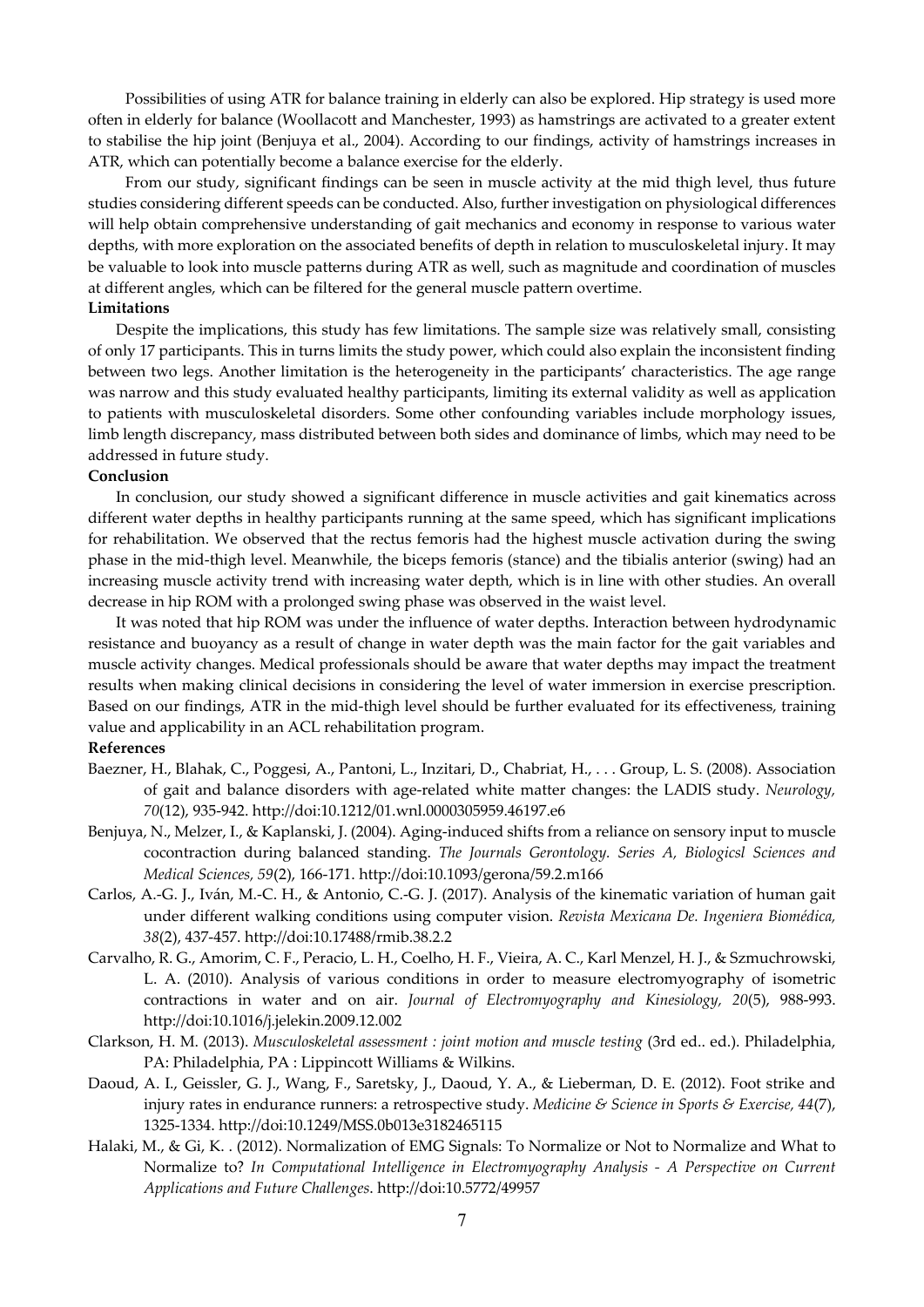- Hamill, J., Derrick, T. R., & Holt, K. G. (1995). Shock Attenuation and Stride Frequency during Running. *Human Movement Science, 14*(1), 45-60. http://doi:10.1016/0167-9457(95)00004-C
- Harrison, R. A., Hillman, M., & Bulstrode, S. (1992). Loading of the Lower Limb when Walking Partially Immersed: Implications for Clinical Practice. *Physiotherapy, 78*(3), 164-166. http://doi:10.1016/s0031- 9406(10)61377-6
- Heath, E. M. (1998). Borg's Perceived Exertion and Pain Scales. *Medicine & Science in Sports & Exercise, 30*(9), 1461. http://doi:10.1249/00005768-199809000-00018
- Hermens, H. J., Freriks, B., Disselhorst-Klug, C., & Rau, G. (2000). Development of recommendations for SEMG sensors and sensor placement procedures. *Journal of Electromyography and Kinesiology, 10*(5), 361-374. http://doi:10.1016/s1050-6411(00)00027-4
- Jung, T., Kim, Y., Lim, H., & Vrongistinos, K. (2019). The influence of water depth on kinematic and spatiotemporal gait parameters during aquatic treadmill walking. *Sports Biomechanics, 18*(3), 297-307. http://doi:10.1080/14763141.2017.1409255
- Kato, T., Onishi, S., & Kitagawa, K. (2001). Kinematical Analysis of Underwater Walking and Running. *Sports Medicine, Training and Rehabilitation, 10*(3), 165-182. http://doi:10.1080/10578310210396
- Koury, J. M. (1996). *Aquatic therapy programming : guidelines for orthopedic rehabilitation*. Champaign, IL: Champaign, IL : Human Kinetics.
- Liebenberg, J., Scharf, J., Forrest, D., Dufek, J. S., Masumoto, K., & Mercer, J. A. (2011). Determination of muscle activity during running at reduced body weight. *Journal of Sports Sciences, 29*(2), 207-214. http://doi:10.1080/02640414.2010.534806
- Macdermid, P. W., Wharton, J., Schill, C., & Fink, P. W. (2017). Water depth effects on impact loading, kinematic and physiological variables during water treadmill running. *Gait & Posture, 56*, 108-111. http://doi:10.1016/j.gaitpost.2017.05.013
- McCain, K. J., Pollo, F. E., Baum, B. S., Coleman, S. C., Baker, S., & Smith, P. S. (2008). Locomotor treadmill training with partial body-weight support before overground gait in adults with acute stroke: a pilot study. *Archives of Physical Medicine and Rehabilitation, 89*(4), 684-691. http://doi:10.1016/j.apmr.2007.09.050
- Murray, J. M., Hunter, D. L., Paper, M. W., Kelsey, D. D., & Murray, T. D. (1993). Determination of the Physiological Effects of Unloaded Treadmill Exercise. *Cardiopulmonary Physical Therapy Journal, 4*(2), 13-16. http://doi:10.1097/01823246-199304020-00004
- Novais, M. L., Silva, A. J., Mantha, V. R., Ramos, R. J., Rouboa, A. I., Vilas-Boas, J. P., . . . Marinho, D. A. (2012). The Effect of Depth on Drag During the Streamlined Glide: A Three-Dimensional CFD Analysis. *Journal of Human Kinetics, 33*(1), 55-62. http://doi:10.2478/v10078-012-0044-2
- Sherman, N. W., & Michaud, T. J. (1999). Aquarunning for Improving Muscular Strength, Endurance and Flexibility? *Medicine & Science in Sports & Exercise, 31*(Supplement), S312. http://doi:10.1097/00005768- 199905001-01548
- Shono, T., Masumoto, K., Fujishima, K., Hotta, N., Ogaki, T., & Adachi, T. (2007). Gait patterns and muscle activity in the lower extremities of elderly women during underwater treadmill walking against water flow. *Journal of Physiological Anthropology, 26*(6), 579-586. http://doi:10.2114/jpa2.26.579
- Silvers, W. M., Bressel, E., Dickin, D. C., Killgore, G., & Dolny, D. G. (2014). Lower-extremity muscle activity during aquatic and land treadmill running at the same speeds. *Journal of Sport Rehabiitation, 23*(2), 107- 122. http://doi:10.1123/jsr.2013-0003
- Silvers, W. M., & Dolny, D. G. (2008). Muscle Activation During Aquatic and Land Treadmill Running. *Medicine & Science in Sports & Exercise, 40*(5), S394. http://doi:10.1249/01.mss.0000322679.40185.10
- Takeru, K., Yasuhiro, S., Mitsuhiro, K., Shohei, F., & Kaoru, K. (2002). Electromyogram Activity of Leg Muscles During Different Types of Underwater Walking. *Advances in Exercise and Sports Physiology, 8*(2), 39-44.
- Wilk, K. E., Macrina, L. C., Cain, E. L., Dugas, J. R., & Andrews, J. R. (2012). Recent advances in the rehabilitation of anterior cruciate ligament injuries. *Journal of Orthopaedic & Sports Physical Therapy, 42*(3), 153-171. http://doi:10.2519/jospt.2012.3741
- Woollacott, M. H., & Manchester, D. L. (1993). Anticipatory postural adjustments in older adults: are changes in response characteristics due to changes in strategy? *Journal of Gerontology, 48*(2), M64-70. http://doi:10.1093/geronj/48.2.m64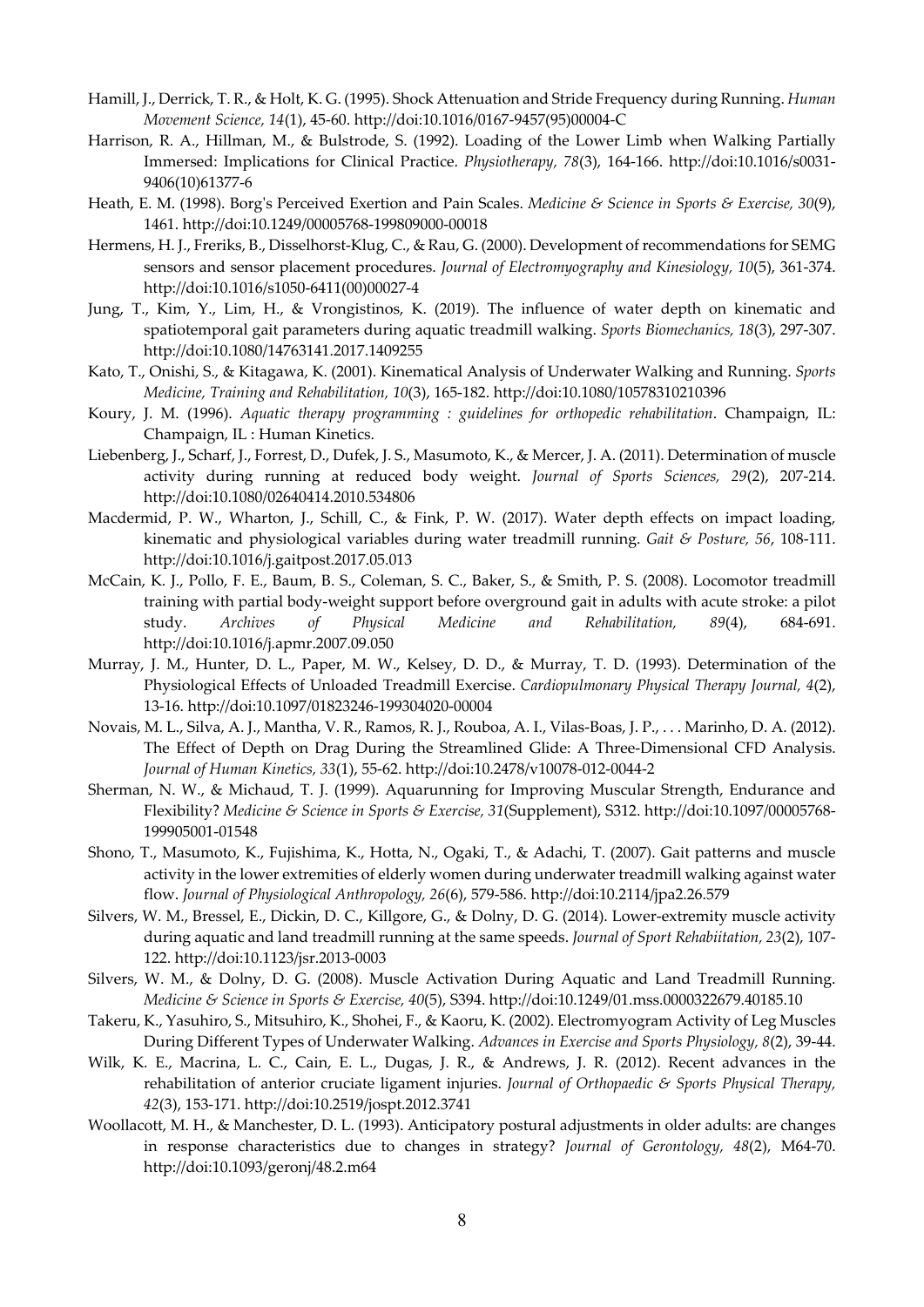Table 1.

*Descriptive characteristics of the seventeen participants.* 

| <b>Demographic Factors</b><br>Minimum | Maximum | Mean   | SD   |  |
|---------------------------------------|---------|--------|------|--|
| 19<br>Age (year)                      | 21      | 20.71  | 0.59 |  |
| 153<br>Height (cm)                    | 178     | 167.42 | 0.07 |  |
| Weight (kg)<br>44.5                   | 70.4    | 56.80  | 6.61 |  |
| Body mass index $(kg/m2)$<br>18.14    | 25.86   | 20.23  | 1.71 |  |

Note: SD = Standard deviation.

Table 2.

|           |                                                                                                      | Locations of the electrodes.                                                                                                                                                                                                                                                                                                 |
|-----------|------------------------------------------------------------------------------------------------------|------------------------------------------------------------------------------------------------------------------------------------------------------------------------------------------------------------------------------------------------------------------------------------------------------------------------------|
| Muscle    | Location of the electrode<br>(both left and right lower<br>limbs)                                    | <b>MVC</b> testing procedures                                                                                                                                                                                                                                                                                                |
| RF        | 50% on the line from the<br>anterior spina iliaca<br>superior to the superior<br>part of the patella | Participants are positioned in sitting, knee in 90 degree flexion.<br>Maximal resistance is given on the anterior distal end of the<br>lower leg pushing into flexion while the participant is<br>instructed to maintain 90 degree knee flexion. Thigh is<br>stabilised while participants support themselves on the plinth. |
| BF        | 50% on the line between<br>the ischial tuberosity and<br>the lateral epicondyle of<br>the tibia      | Participants are positioned in prone, knee in 90 degree flexion.<br>Maximal resistance is given proximal to the ankle joint on the<br>posterior aspect of the lower leg pushing into extension while<br>the participant is instructed to maintain 90 degree knee<br>flexion. Thigh is stabilised.                            |
| <b>TA</b> | 1/3 on the line between the<br>tip of the fibula and the tip<br>of the medial malleolus.             | Participants are positioned in supine, ankle in the neutral<br>position. Maximal resistance is given on the medial dorsum of<br>the foot pushing into plantarflexion and ankle eversion while<br>the participant is instructed to maintain the ankle in the<br>neutral position. Lower leg is stabilised.                    |
| mGas      | Most prominent bulge of<br>the muscle                                                                | Participants stand in tip-toe. Maximal resistance is given on<br>the shoulders pushing participants back to the normal<br>standing position while the participant is instructed to<br>maintain the tip-toe standing position.                                                                                                |

Note: BF = biceps femoris; mGas = medial head of gastrocnemius; MVC = maximal voluntary contraction; RF = rectus femoris; TA = tibialis anterior.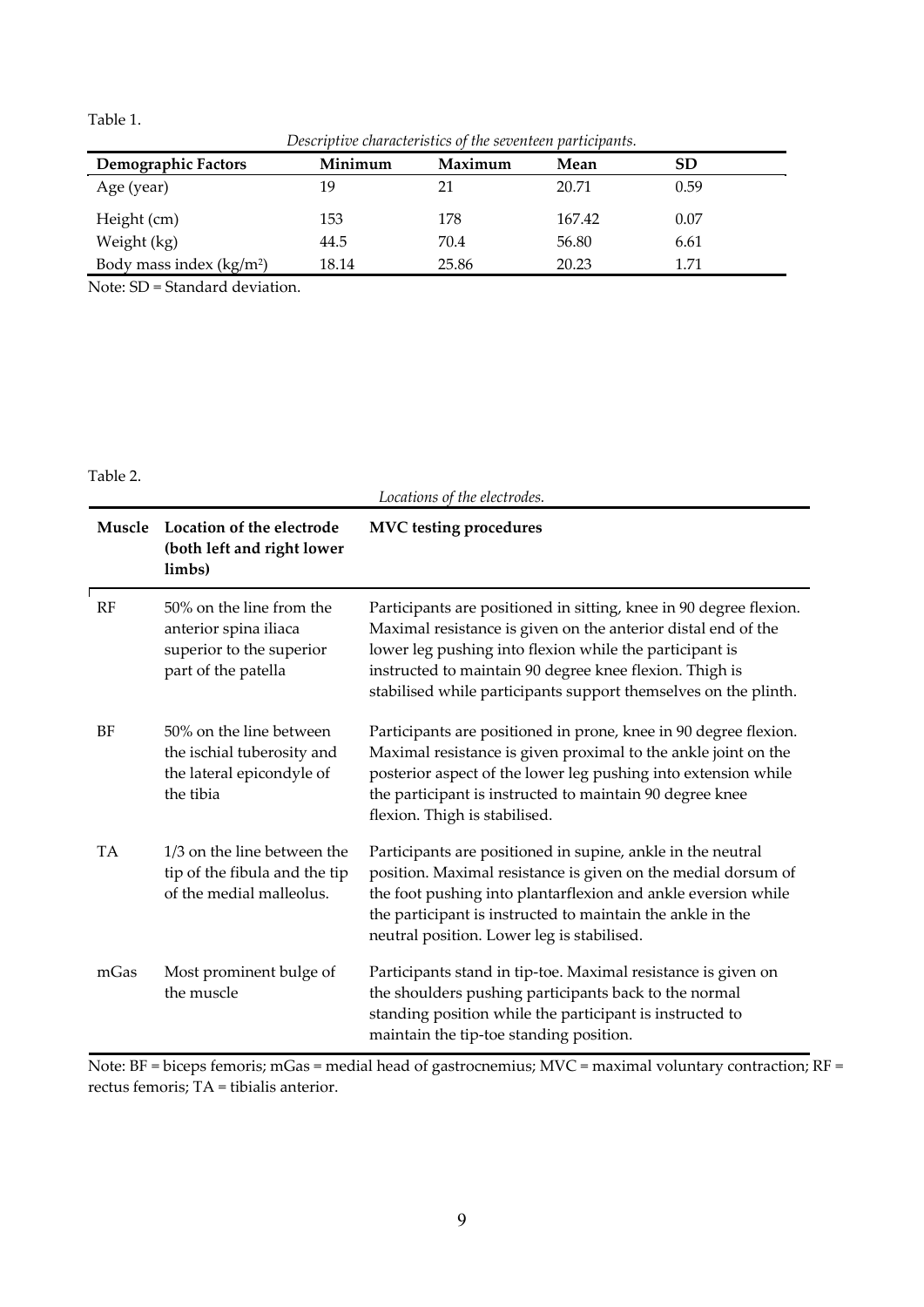# Table 3.

*Mean, standard deviation of %MVC of RF, TA, BF and mGas muscle at different water depths during different phases* 

|            |                | Left                                    |                   | <b>Right</b>         |                   |                   |                   |  |
|------------|----------------|-----------------------------------------|-------------------|----------------------|-------------------|-------------------|-------------------|--|
| Muscl<br>e | Water<br>depth | <b>Stance</b>                           | Swing             | Muscl<br>$\mathbf e$ | Water<br>depth    | <b>Stance</b>     | Swing             |  |
| RF         | Land           | $4.46 \pm 3.10$                         | $8.23 \pm 19.18$  | RF                   | Land              | $4.91 \pm 3.88$   | $3.94 \pm 3.60$   |  |
|            | Mid-shin       | $5.40 \pm 2.93$                         | $15.88 \pm 11.11$ |                      | Mid-shin          | $5.85 \pm 5.28$   | $14.65 \pm 9.77$  |  |
|            | Mid-<br>thigh  | $8.80 \pm 6.37$                         | $21.90 \pm 11.36$ |                      | Mid-<br>thigh     | $8.63 \pm 8.77$   | $21.71 \pm 17.76$ |  |
|            | Waist          | $11.64 \pm$<br>16.24                    | $19.26 \pm 19.74$ |                      | Waist             | $8.91 \pm 13.25$  | $13.35 \pm 10.29$ |  |
| TA         | Land           | $11.28 \pm$<br>6.80                     | $12.81 \pm 7.81$  | TA                   | Land              | $13.19 \pm 8.45$  | $14.48 \pm 10.70$ |  |
|            | Mid-shin       | $17.93 \pm$<br>15.91                    | $23.53 \pm 11.27$ |                      | Mid-shin          | $13.50 \pm 7.95$  | $17.65 \pm 7.87$  |  |
|            | Mid-<br>thigh  | $16.75 \pm$<br>14.39                    | $26.98 \pm 22.24$ |                      | Mid-<br>thigh     | $12.17 \pm 9.28$  | $20.11 \pm 14.35$ |  |
|            | Waist          | $17.18 \pm$<br>8.54                     | $27.87 \pm 18.71$ |                      | Waist             | $11.01 \pm 6.46$  | $18.03 \pm 15.38$ |  |
| <b>BF</b>  | Land           | $10.94 \pm$<br>9.46                     | $6.95 \pm 5.98$   | <b>BF</b>            | Land              | $11.45 \pm 10.58$ | $5.90 \pm 4.76$   |  |
|            | Mid-shin       | $15.60 \pm$<br>$3.38 \pm 1.89$<br>11.74 |                   | Mid-shin             | $15.89 \pm 11.21$ | $4.30 \pm 3.97$   |                   |  |
|            | Mid-<br>thigh  | $17.23 \pm$<br>15.96                    | $6.15 \pm 5.71$   |                      | Mid-<br>thigh     | $17.43 \pm 10.52$ | $6.88 \pm 4.64$   |  |
|            | Waist          | $17.55 \pm$<br>15.63                    | $3.50 \pm 1.70$   |                      | Waist             | $17.14 \pm 11.84$ | $4.44 \pm 3.36$   |  |
| mGas       | Land           | $30.09\,\pm\,$<br>34.76                 | $5.60 \pm 6.94$   | mGas                 | Land              | $39.10 \pm 25.67$ | $4.61 \pm 2.97$   |  |
|            | Mid-shin       | $37.30 \pm$<br>36.10                    | $7.82 \pm 11.82$  |                      | Mid-shin          | $35.07 \pm 22.08$ | $9.05 \pm 11.90$  |  |
|            | Mid-<br>thigh  | $36.02\,\pm\,$<br>33.15                 | $12.85 \pm 17.49$ |                      | Mid-<br>thigh     | $35.82 \pm 27.86$ | $14.48 \pm 24.34$ |  |
|            | Waist          | $32.69 \pm$<br>42.70                    | $12.70 \pm 17.10$ |                      | Waist             | $34.97 \pm 43.54$ | $15.62 \pm 26.78$ |  |

Note: BF = biceps femoris; mGas = medial head of gastrocnemius; MVC = maximal voluntary contraction; RF = rectus femoris; TA = tibialis anterior.